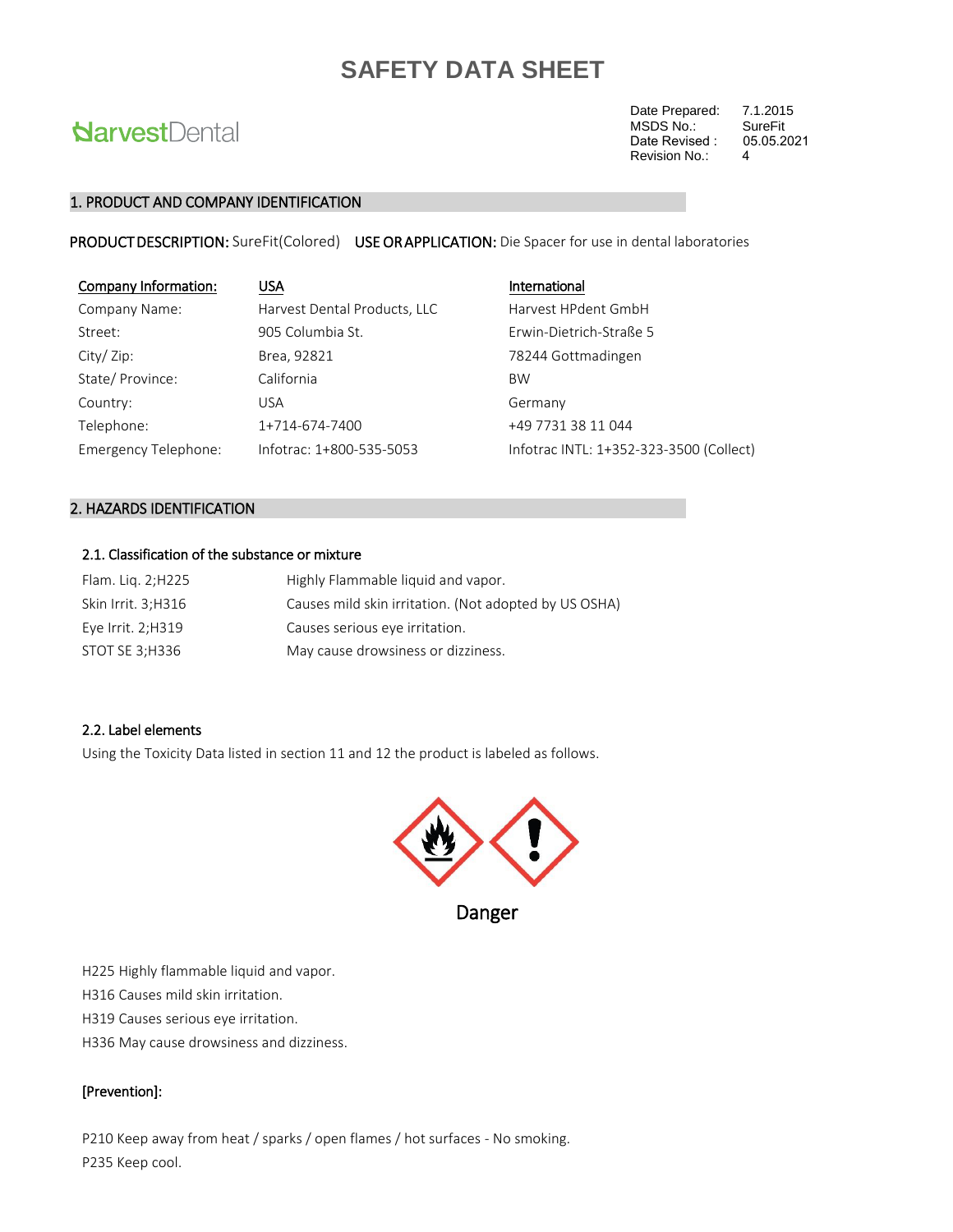### **NarvestDental**

Date Prepared: 7.1.2015<br>MSDS No.: SureFit MSDS No.: SureFit<br>Date Revised: 05.05.2021 Revision No.: 4 Date Revised :

P240 Ground / bond container and receiving equipment.

P241 Use explosion-proof electrical / ventilating / light / equipment.

P242 Use only non-sparking tools.

P243 Take precautionary measures against static discharge.

P261 Avoid breathing dust / fume / gas / mist / vapors / spray.

P262 Do not get in eyes, on skin, or on clothing.

P264 Wash thoroughly after handling.

P271 Use only outdoors or in a well-ventilated area.

P280 Wear protective gloves / eye protection / face protection.

#### [Response]:

P301+310 IF SWALLOWED: Immediately call a POISON CENTER or doctor / physician.

P303+361+353 IF ON SKIN (or hair): Remove / Take off immediately all contaminated clothing. Rinse skin with water / shower.

P304+312 IF INHALED: Call a POISON CENTER or doctor / physician if you feel unwell.

P305+351+338 IF IN EYES: Rinse continuously with water for several minutes. Remove contact lenses if present and easy to do continue rinsing.

P331 Do NOT induce vomiting.

P332+313 If skin irritation occurs: Get medical advice / attention.

P337+313 If eye irritation persists: Get medical advice / attention.

P340 Remove victim to fresh air and keep at rest in a position comfortable for breathing.

P370+378 In case of fire: Use extinguishing media listed in section 5 of SDS for extinction.

#### [Storage]:

P403+233 Store in a well ventilated place. Keep container tightly closed.

P405 Store locked up.

#### [Disposal]:

P501 Dispose of contents / container in accordance with local / national regulations.

#### 3. COMPOSITION / INFORMATION ON INGREDIENTS

This product contains the following substances that present a hazard within the meaning of the relevant State and Federal Hazardous Substances regulations.

| Ingredient/Chemical Designations                 | Weight %     | <b>GHS Classification</b>                                | <b>Notes</b>         |
|--------------------------------------------------|--------------|----------------------------------------------------------|----------------------|
| Butanone<br>CAS Number: 0000078-93-3             | 50 - 74      | Flam. Liq. 2;H225<br>Eye Irrit. 2;H319<br>STOT SE 3;H336 | $\vert [1][2] \vert$ |
| Titanium dioxide<br>CAS Number: 0013463-67-7     | $10 - 25$    | Not Classified                                           | $\vert [1][2]$       |
| C.I. Pigment Blue 15<br>CAS Number: 0000147-14-8 | $ 1.0 - 10 $ | Not Classified                                           | [1]                  |
| C.I. Pigment Red 170<br>CAS Number: 0002786-76-7 | $ 1.0 - 10 $ | No Classification                                        | [1]                  |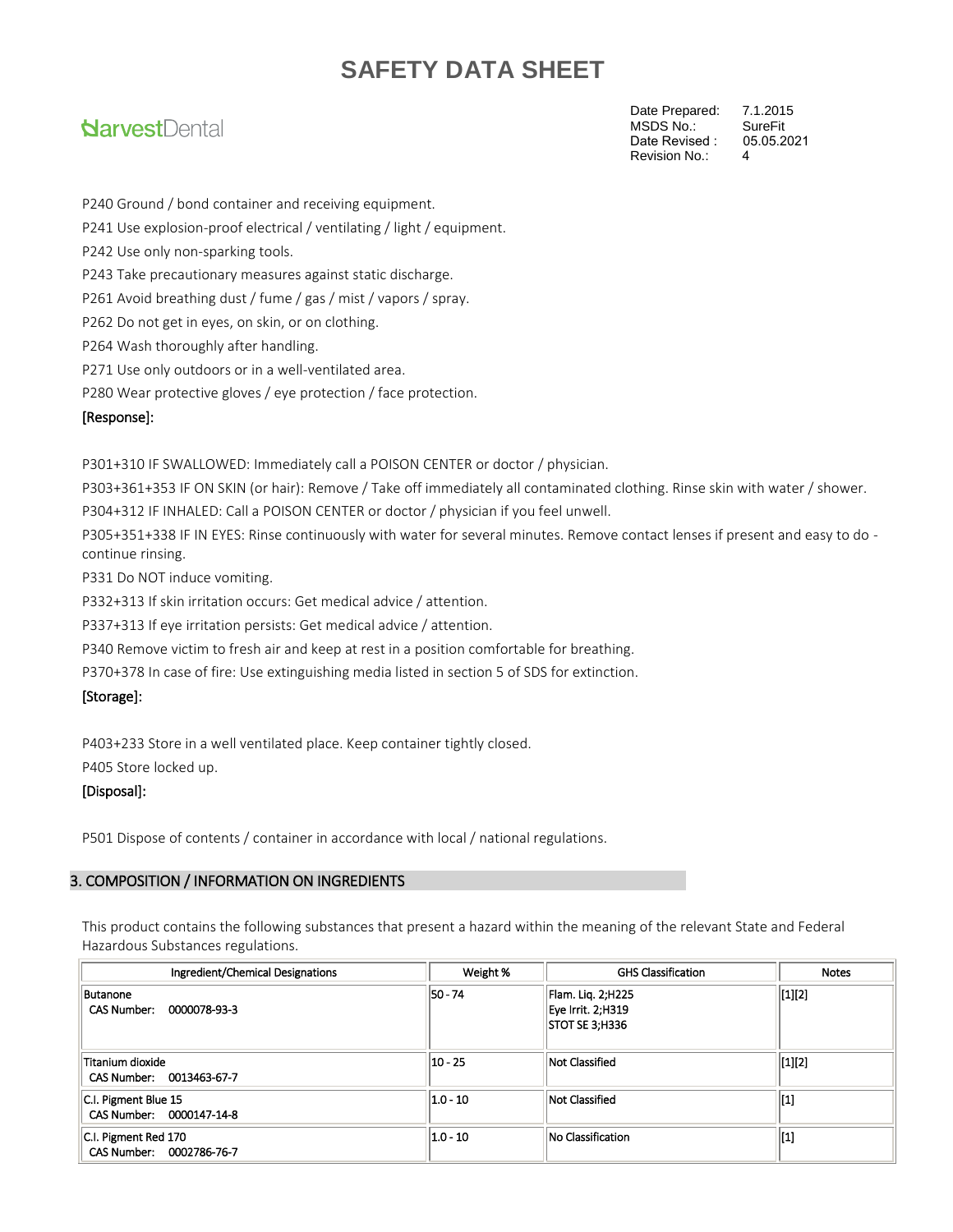### **NarvestDental**

Date Prepared: 7.1.2015<br>MSDS No.: SureFit MSDS No.: SureFit<br>Date Revised : 10.10.2018 Revision No.: 3 Date Revised :

Pigment yellow 151 CAS Number: 0031837-42-0 1.0 - 10  $||$   $||$ Propylene glycol monomethyl ether acetate CAS Number: 0000108-65-6  $|1.0 - 10|$  Flam. Liq. 3;H226  $|1.0 - 10|$ Solvent naphtha (petroleum), light aromatic CAS Number: 0064742-95-6  $|1.0 - 10|$   $|$ Asp. Tox. 1;H304  $|$ [1] Iron oxide CAS Number: 0001309-37-1 1.0 - 10 **Not Classified Not Classified [1][2]** Benzene, trimethyl- CAS Number: 0025551-13-7 1.0 - 10 Flam. Liq. 2;H225 Acute Tox. 4;H302 Acute Tox. 4;H312 Skin Irrit. 2;H315 [1] 1,2,4-trimethylbenzene CAS Number: 0000095-63-6 1.0 - 10 Flam. Liq. 3;H226 Acute Tox. 4;H332 Eye Irrit. 2;H319 STOT SE 3;H335 Skin Irrit. 2;H315 Aquatic Chronic 2;H411 [1][2]

In accordance with paragraph (i) of §1910.1200, the specific chemical identity and/or exact percentage (concentration) of composition has been withheld as a trade secret.

[1] Substance classified with a health or environmental hazard.

[2] Substance with a workplace exposure limit.

[3] PBT-substance or vPvB-substance.

\*The full texts of the phrases are shown in Section 16.

#### 4. FIRST AID MEASURES

| 4.1. Description of first aid measures |                                                                                                                                                                                                                                                                                                                                                                      |
|----------------------------------------|----------------------------------------------------------------------------------------------------------------------------------------------------------------------------------------------------------------------------------------------------------------------------------------------------------------------------------------------------------------------|
| General                                | In all cases of doubt, or when symptoms persist, seek medical attention.<br>Never give anything by mouth to an unconscious person.                                                                                                                                                                                                                                   |
| <b>Inhalation</b>                      | Remove to fresh air, keep patient warm and at rest. If breathing is irregular or stopped, give artificial<br>respiration. If unconscious place in the recovery position and obtain immediate medical attention.<br>Give nothing by mouth.                                                                                                                            |
| Eyes                                   | Irrigate copiously with clean water for at least 15 minutes, holding the eyelids apart and seek<br>medical attention.                                                                                                                                                                                                                                                |
| <b>Skin</b>                            | Remove contaminated clothing. Wash skin thoroughly with soap and water or use a recognized skin<br>cleanser.                                                                                                                                                                                                                                                         |
| Ingestion                              | Seek medical attention. If victim is drowsy/unconscious, place on the left side with head down. Do<br>not give anything by mouth. If victim is conscious/alert, give no more than 2 glasses of water and<br>induce vomiting (30 cc or 2 tbsp. syrup of ipecac or stick finger in person's throat). Reduce above by<br>half for child. Keep victim's head below hips. |
|                                        | 4.2. Most important symptoms and effects, both acute and delayed                                                                                                                                                                                                                                                                                                     |
| Overview                               | Inhalation/Ingestion: Solvent vapor or mist can cause headache, nausea, dizziness, incoordination,<br>stupor, irritation of nose, throat, and lungs. Irritation of digestive tract. Nervous system depression<br>(fatigue, drowsiness, dizziness)                                                                                                                    |
|                                        | Skin/Eyes: Burning, tearing, redness and swelling of eyes, transient corneal injury, drying and<br>cracking of skin.                                                                                                                                                                                                                                                 |

Carcinogenicity: None, but Proposition 65 (CA)-Warning- This product contains trace amounts of heavy metals which the State of Calif. has determined are carcinogens or cause reproductive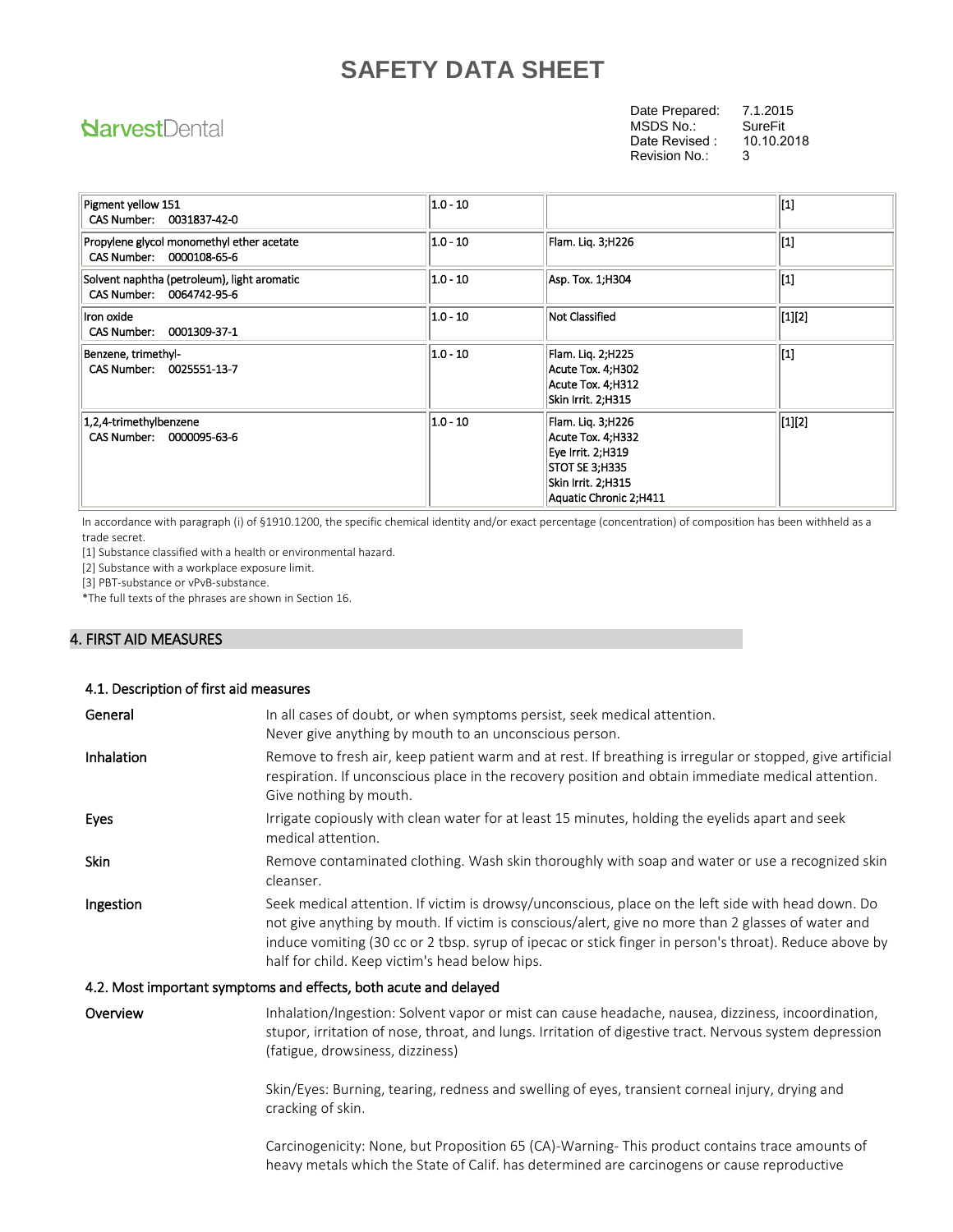### **NarvestDental**

Date Prepared: 7.1.2015 MSDS No.: SureFit<br>Date Revised : 05.05.2021 Revision No.: 4 Date Revised :

toxicity. (As, Cd, Pb, Hg, and/or Ni are present in trace PPM.) POTENTIAL HEALTH EFFECTS Eye Contact: May cause tearing, stinging, redness, irritation, and burns. Inhalation: Irritating to respiratory tract. Prolonged or repeated breathing of very high vapor concentrations cause euphoria, excitation, and dizziness, headaches, nausea, and vomiting, abdominal pain, fatigue, muscular weakness. Aspiration into the lungs can cause CNS (central nervous system) and subsequent aspiration into the lungs can cause pulmonary edema and chemical pneumonia depression. Chronic overexposure in high concentrations may produce CNS depression. Ingestion: Irritation of the mouth, esophagus, and stomach can develop following ingestion. Symptoms include burning of the mouth, sore throat, vomiting, nausea, dizziness, loss of consciousness. Due to its light viscosity, there is danger of aspiration into the lungs during vomiting. Aspiration can result in severe lung damage or death. Skin Contact: Prolonged or repeated skin contact may cause moderate to severe irritation including itching and redness of the skin, defatting, and/or dermatitis. This product can also be absorbed through the skin and produce CNS symptoms. Single prolonged exposure is not likely to result in the product being absorbed through the skin in harmful amounts. Signs And Symptoms Of Exposure: Eye irritation, respiratory irritation, drying and cracking of skin, dizziness, fatigue, headache, unconsciousness or asphyxiation. Chronic effects of ingestion and subsequent aspiration into the lungs can cause pneumatocele (lung cavity) formation and chronic lung dysfunction. Repeated breathing of vapors can cause effects to liver and kidneys. Exposure to solvent vapor concentrations from the component solvents in excess of the stated occupational exposure limits may result in adverse health effects such as mucous membrane and respiratory system irritation and adverse effects on the kidneys, liver and central nervous system. Symptoms include headache, nausea, dizziness, fatigue, muscular weakness, drowsiness and in extreme cases, loss of consciousness. Repeated or prolonged contact with the preparation may cause removal of natural fat from the skin resulting in dryness, irritation and possible non-allergic contact dermatitis. Solvents may also be absorbed through the skin. Splashes of liquid in the eyes may cause irritation and soreness with possible reversible damage. See section 2 for further details. Inhalation May cause drowsiness or dizziness. Eyes **Exercise Exercise Serious** eye irritation. Skin Skin Causes mild skin irritation. (Not adopted by US OSHA)

#### 5. FIRE FIGHTING MEASURE

#### 5.1. Extinguishing media

Water spray, dry chemical, alcohol foam, carbon dioxide

#### 5.2. Special hazards arising from the substance or mixture

Hazardous decomposition: Oxides of Carbon

Keep away from heat / sparks / open flames / hot surfaces - No smoking.

Keep cool.

Ground / bond container and receiving equipment.

Use explosion-proof electrical / ventilating / light / equipment.

Use only non-sparking tools.

Take precautionary measures against static discharge.

Avoid breathing dust / fume / gas / mist / vapors / spray.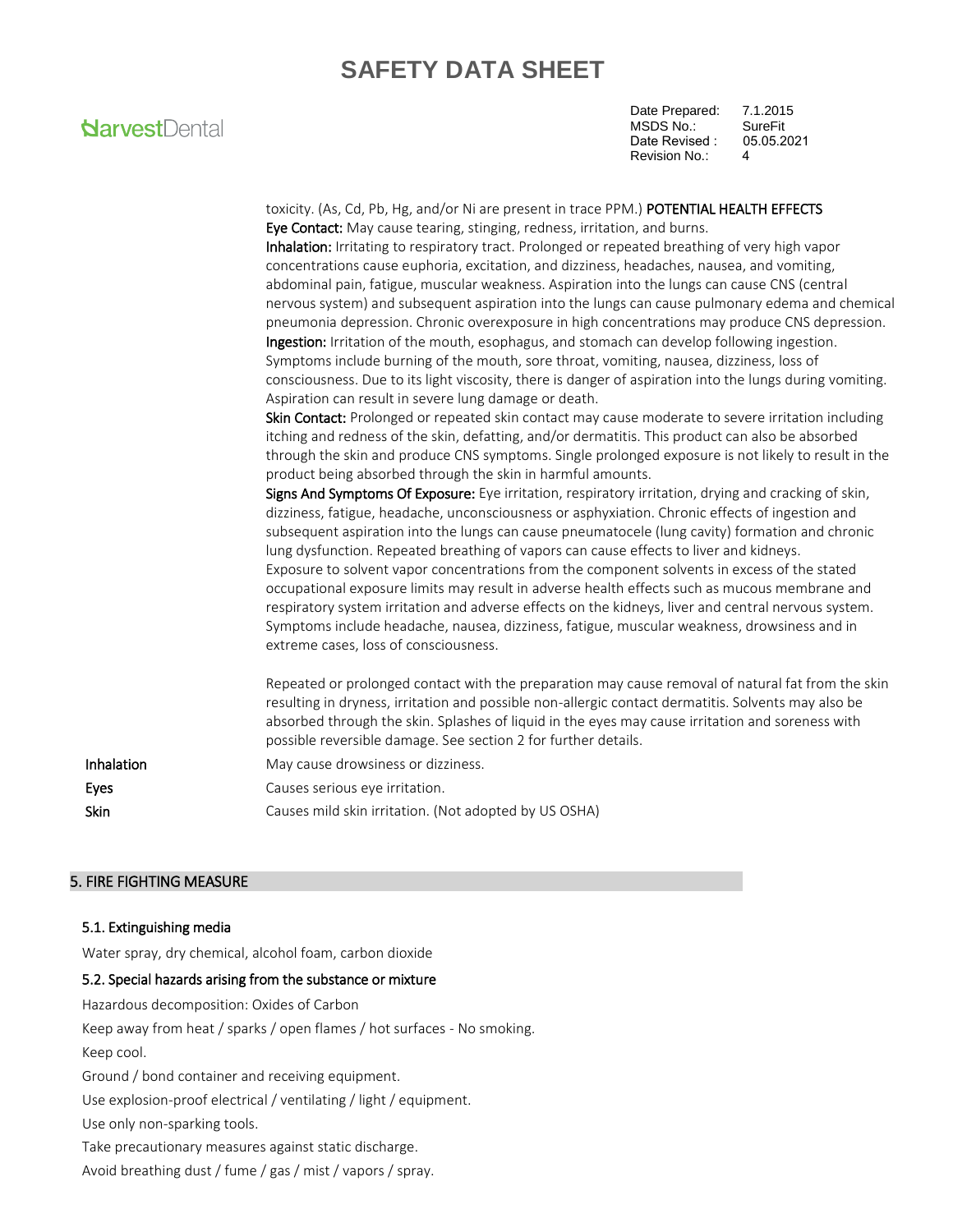### **NarvestDental**

Date Prepared: 7.1.2015<br>MSDS No.: SureFit MSDS No.: SureFit<br>Date Revised : 05.05.2021 Revision No.: 4 Date Revised :

Do not get in eyes, on skin, or on clothing.

#### 5.3. Advice for fire-fighters

Wear self-contained breathing apparatus (pressure-demand, MSHA/NIOSH approved or equivalent) and full protective gear. Use water spray to cool containers. For small bottle: Smother with water, wet blanket or towel.

Vapors can travel to a source of ignition and flash back. Material can form explosive vapors with air.

ERG Guide No. 128 6. ACCIDENTAL RELEASE MEASURES

#### 6.1. Personal precautions, protective equipment and emergency procedures

Put on appropriate personal protective equipment (see section 8).

#### 6.2. Environmental precautions

Do not allow spills to enter drains or waterways.

Use good personal hygiene practices. Wash hands before eating, drinking, smoking or using toilet. Promptly remove soiled clothing and wash thoroughly before reuse.

#### 6.3. Methods and material for containment and cleaning up

Spill Clean-up: Eliminate all ignition sources. Evacuate personnel to safe areas. Ventilate the area. Floor may be slippery, use caution. Soak up with inert absorbent material (Paper towel, sand, silica gel, sawdust). Avoid breathing vapor.

Normal disposal: Waste Classification: Methyl Ethyl Ketone (78-93-3), 40 CFR 261.20-.24. For discard, this is classified as a hazardous waste with the characteristic of ignitability and toxicity. RCRA #D001. Reportable quantity is 100 lbs. (40 CFR 302) Incinerate liquid and contaminated solids in accordance with local, state and federal regulations. (See 40 CFR 268). For small quantity spills, allow solvent in paper towel to evaporate in well ventilated areas or outdoors (preferred).

Contaminated Packaging: Empty containers should be taken for local recycling or waste disposal. Dumping of product in ground or sewer may be illegal.

Eliminate ignition sources. Soak up with non-combustible absorbent material. Remove absorbent material for proper disposal.

#### 7. HANDLING AND STORAGE

#### 7.1. Precautions for safe handling

Ground all containers when transferring material. Periodically clean neck of bottle of resinous build up (clean inside of cap) to maintain proper seal. Do not smoke when using. Add thinner as needed, to keep proper thinness of material.

See section 2 for further details. - [Prevention]:

#### 7.2. Conditions for safe storage, including any incompatibilities

Handle containers carefully to prevent damage and spillage.

Incompatible materials: Strong oxidizing agents, strong acids and strong bases.

Limit storage of flammable material to approved areas. Store bottles away from heat. Keep away from open flame of bunsen burner or furnace. Keep containers tightly sealed. Avoid storing near acids, chlorinated solvents.

Storage Temp: Min: 4.4C/40F; Max: 49C / 120F; Cool Ambient Temperature preferred. Containers may be hazardous when empty. Emptied containers contain residue.

See section 2 for further details. - [Storage]:

7.3. Specific end use(s)

No data available.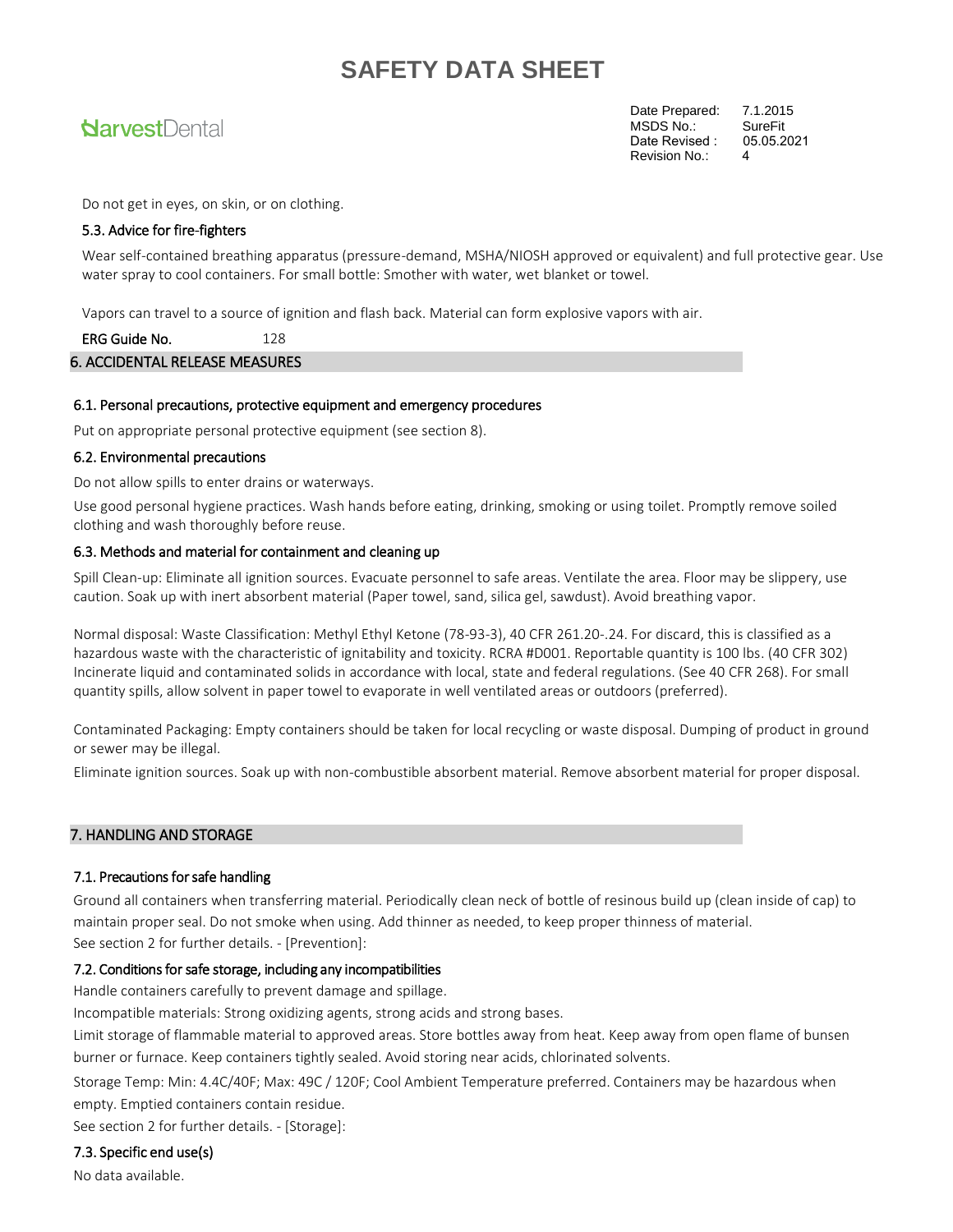### **NarvestDental**

Date Prepared: 7.1.2015<br>MSDS No.: SureFit MSDS No.: Revision No.: 4 Date Revised : 05.05.2021

### 8. EXPOSURE CONTROLS / PERSONAL PROTECTION

#### 8.1. Control parameters

#### Exposure

| CAS No.      | Ingredient                                  | Source       | Value                                              |
|--------------|---------------------------------------------|--------------|----------------------------------------------------|
| 0000078-93-3 | Butanone                                    | <b>OSHA</b>  | TWA 200 ppm (590 mg/m3)                            |
|              |                                             | <b>ACGIH</b> | TWA: 50 ppm STEL: 100 ppm                          |
|              |                                             | <b>NIOSH</b> | TWA 200 ppm (590 mg/m3) ST 300 ppm (885 mg/m3)     |
|              |                                             | Supplier     | No Established Limit                               |
| 0000095-63-6 | 1,2,4-trimethylbenzene                      | <b>OSHA</b>  | No Established Limit                               |
|              |                                             | ACGIH        | No Established Limit                               |
|              |                                             | <b>NIOSH</b> | TWA 25 ppm (125 mg/m3)                             |
|              |                                             | Supplier     | No Established Limit                               |
| 0000108-65-6 | Propylene glycol monomethyl ether acetate   | <b>OSHA</b>  | No Established Limit                               |
|              |                                             | <b>ACGIH</b> | TWA: 50 ppm STEL: 75 ppm                           |
|              |                                             | <b>NIOSH</b> | No Established Limit                               |
|              |                                             | Supplier     | No Established Limit                               |
| 0000147-14-8 | C.I. Pigment Blue 15                        | <b>OSHA</b>  | No Established Limit                               |
|              |                                             | ACGIH        | No Established Limit                               |
|              |                                             | <b>NIOSH</b> | No Established Limit                               |
|              |                                             | Supplier     | No Established Limit                               |
| 0001309-37-1 | Iron oxide                                  | OSHA         | TWA 15 mg/m3 (total) TWA 5 mg/m3 (resp)            |
|              |                                             | <b>ACGIH</b> | TWA: 5 mg/m3 (dust or fume)STEL 10 mg/m3 (as fume) |
|              |                                             | <b>NIOSH</b> | TWA 5 mg/m3                                        |
|              |                                             | Supplier     | No Established Limit                               |
| 0002786-76-7 | C.I. Pigment Red 170                        | <b>OSHA</b>  | No Established Limit                               |
|              |                                             | ACGIH        | No Established Limit                               |
|              |                                             | <b>NIOSH</b> | No Established Limit                               |
|              |                                             | Supplier     | No Established Limit                               |
| 0013463-67-7 | Titanium dioxide                            | OSHA         | TWA 15 mg/m3                                       |
|              |                                             | <b>ACGIH</b> | TWA: 10 mg/m32B, Revised 2006,                     |
|              |                                             | <b>NIOSH</b> | Footnote ca                                        |
|              |                                             | Supplier     | No Established Limit                               |
| 0025551-13-7 | Benzene, trimethyl-                         | <b>OSHA</b>  | No Established Limit                               |
|              |                                             | <b>ACGIH</b> | TWA: 5 ppm STEL: 15 ppm                            |
|              |                                             | <b>NIOSH</b> | No Established Limit                               |
|              |                                             | Supplier     | No Established Limit                               |
| 0031837-42-0 | Pigment yellow 151                          | OSHA         | No Established Limit                               |
|              |                                             | <b>ACGIH</b> | No Established Limit                               |
|              |                                             | NIOSH        | No Established Limit                               |
|              |                                             | Supplier     | No Established Limit                               |
| 0064742-95-6 | Solvent naphtha (petroleum), light aromatic | <b>OSHA</b>  | No Established Limit                               |
|              |                                             | <b>ACGIH</b> | No Established Limit                               |
|              |                                             | NIOSH        | No Established Limit                               |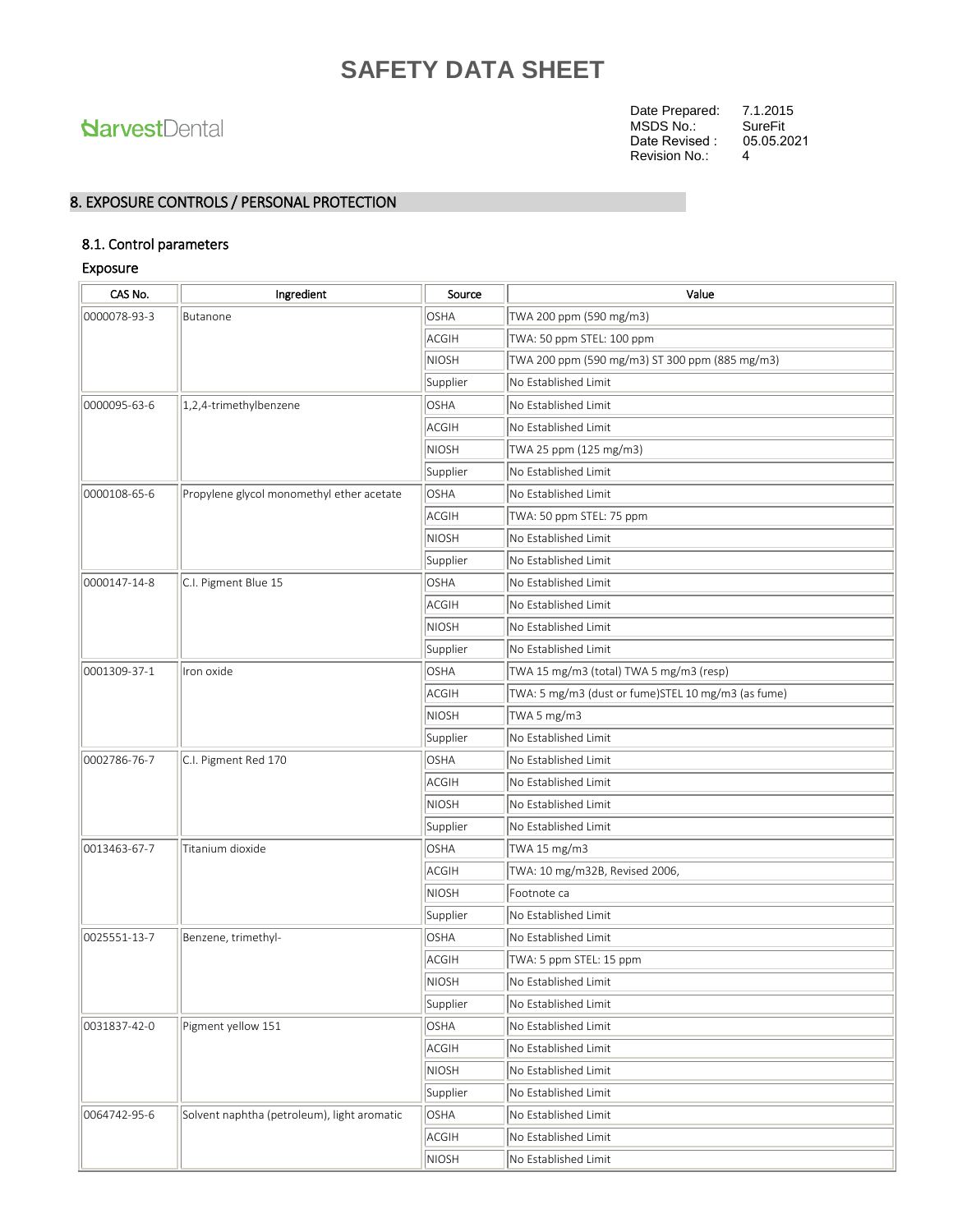## **NarvestDental**

Date Prepared: 7.1.2015 MSDS No.: SureFit Revision No.: 4 Date Revised : 05.05.2021

|  | . .<br><b>Supplier</b> | <br>1No<br>Limit<br>stablished. |
|--|------------------------|---------------------------------|
|--|------------------------|---------------------------------|

#### Carcinogen Data

| CAS No.                              | Ingredient                         | Source          | Value                                                               |  |  |  |
|--------------------------------------|------------------------------------|-----------------|---------------------------------------------------------------------|--|--|--|
| 0000078-93-3<br>Butanone             |                                    | <b>OSHA</b>     | Select Carcinogen: No                                               |  |  |  |
|                                      |                                    | NTP             | Known: No; Suspected: No                                            |  |  |  |
|                                      |                                    | <b>IARC</b>     | Group 1: No; Group 2a: No; Group 2b: No; Group 3: No; Group 4: No;  |  |  |  |
| 0000095-63-6                         | 1,2,4-trimethylbenzene             | <b>OSHA</b>     | Select Carcinogen: No                                               |  |  |  |
|                                      |                                    | NTP             | Known: No; Suspected: No                                            |  |  |  |
|                                      |                                    | <b>IARC</b>     | Group 1: No; Group 2a: No; Group 2b: No; Group 3: No; Group 4: No;  |  |  |  |
| 0000108-65-6                         | Propylene glycol monomethyl ether  | <b>OSHA</b>     | Select Carcinogen: No                                               |  |  |  |
|                                      | acetate                            | N <sub>TP</sub> | Known: No; Suspected: No                                            |  |  |  |
|                                      |                                    | <b>IARC</b>     | Group 1: No; Group 2a: No; Group 2b: No; Group 3: No; Group 4: No;  |  |  |  |
| 0000147-14-8                         | C.I. Pigment Blue 15               | <b>OSHA</b>     | Select Carcinogen: No                                               |  |  |  |
|                                      |                                    | NTP             | Known: No; Suspected: No                                            |  |  |  |
|                                      |                                    | <b>IARC</b>     | Group 1: No: Group 2a: No: Group 2b: No: Group 3: No: Group 4: No:  |  |  |  |
| 0001309-37-1                         | Iron oxide                         | OSHA            | Select Carcinogen: No                                               |  |  |  |
|                                      |                                    | NTP             | Known: No; Suspected: No                                            |  |  |  |
|                                      |                                    | <b>IARC</b>     | Group 1: No; Group 2a: No; Group 2b: No; Group 3: Yes; Group 4: No; |  |  |  |
| 0002786-76-7<br>C.I. Pigment Red 170 |                                    | <b>OSHA</b>     | Select Carcinogen: No                                               |  |  |  |
|                                      |                                    | NTP             | Known: No; Suspected: No                                            |  |  |  |
|                                      |                                    | <b>IARC</b>     | Group 1: No; Group 2a: No; Group 2b: No; Group 3: No; Group 4: No;  |  |  |  |
| 0013463-67-7                         | Titanium dioxide                   | <b>OSHA</b>     | Select Carcinogen: No                                               |  |  |  |
|                                      |                                    | <b>NTP</b>      | Known: No; Suspected: No                                            |  |  |  |
|                                      |                                    | <b>IARC</b>     | Group 1: No; Group 2a: No; Group 2b: Yes; Group 3: No; Group 4: No; |  |  |  |
| 0025551-13-7                         | Benzene, trimethyl-                | <b>OSHA</b>     | Select Carcinogen: No                                               |  |  |  |
|                                      |                                    | <b>NTP</b>      | Known: No; Suspected: No                                            |  |  |  |
|                                      |                                    | <b>IARC</b>     | Group 1: No; Group 2a: No; Group 2b: No; Group 3: No; Group 4: No;  |  |  |  |
| 0031837-42-0                         | Pigment yellow 151                 | <b>OSHA</b>     | Select Carcinogen: No                                               |  |  |  |
|                                      |                                    | NTP             | Known: No; Suspected: No                                            |  |  |  |
|                                      |                                    | <b>IARC</b>     | Group 1: No; Group 2a: No; Group 2b: No; Group 3: No; Group 4: No;  |  |  |  |
| 0064742-95-6                         | Solvent naphtha (petroleum), light | <b>OSHA</b>     | Select Carcinogen: No                                               |  |  |  |
|                                      | aromatic                           | <b>NTP</b>      | Known: No; Suspected: No                                            |  |  |  |
|                                      |                                    | <b>IARC</b>     | Group 1: No; Group 2a: No; Group 2b: No; Group 3: No; Group 4: No;  |  |  |  |

#### 8.2. Exposure controls

| Respiratory | If workers are exposed to concentrations above the exposure limit they must use the appropriate,<br>certified respirators. |
|-------------|----------------------------------------------------------------------------------------------------------------------------|
| Eves        | Chemical-resistant goggles                                                                                                 |
| Skin        | Chemical-resistant gloves. (PVC or PE etc.)                                                                                |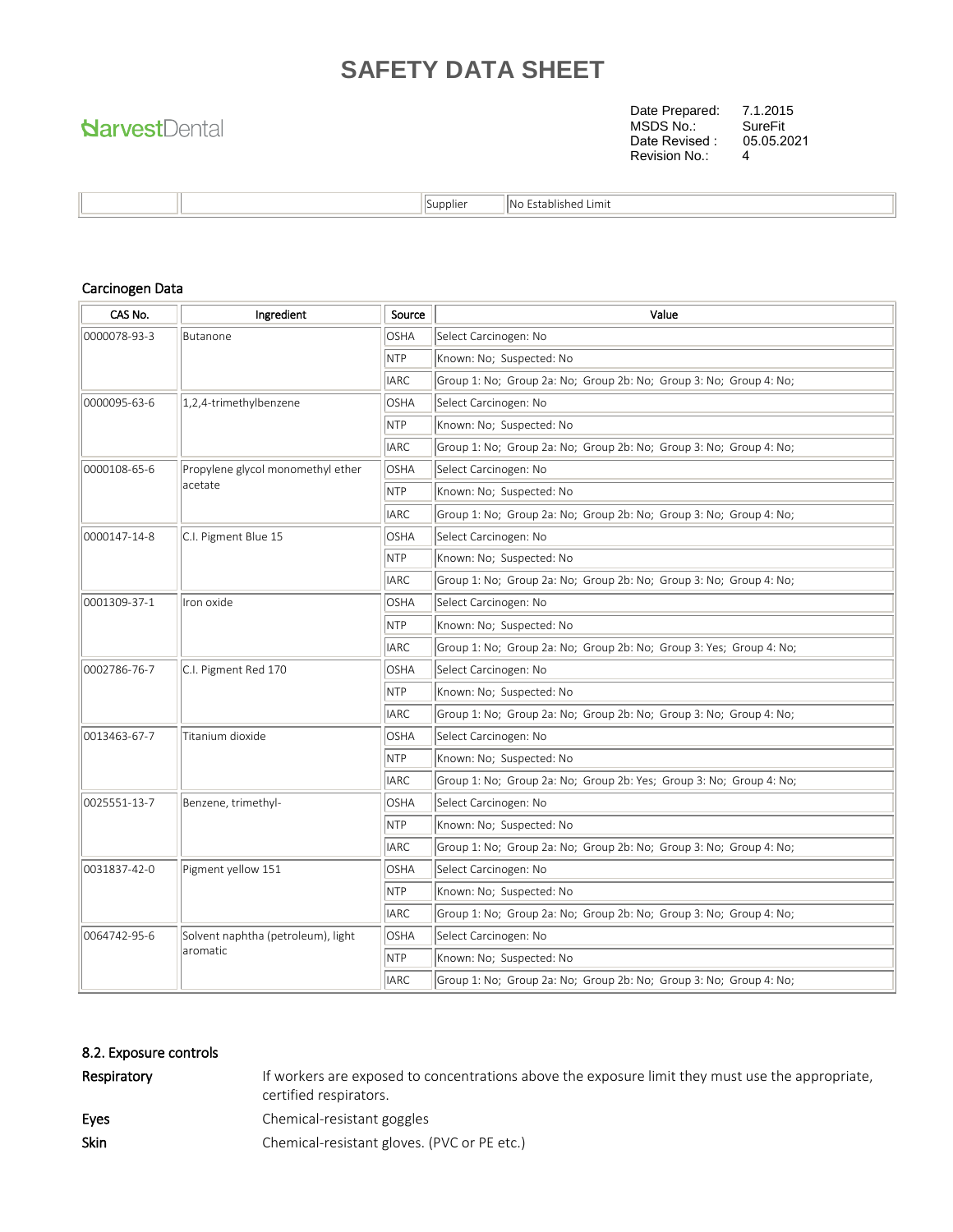| <b>NarvestDental</b>        |                                                                                                                                                                                                                                                                                                                                        | Date Prepared:<br>MSDS No.:<br>Date Revised:<br>Revision No.: | 7.1.2015<br><b>SureFit</b><br>05.05.2021<br>4 |
|-----------------------------|----------------------------------------------------------------------------------------------------------------------------------------------------------------------------------------------------------------------------------------------------------------------------------------------------------------------------------------|---------------------------------------------------------------|-----------------------------------------------|
| <b>Engineering Controls</b> | Provide adequate ventilation. Where reasonably practicable this should be achieved by the use of<br>local exhaust ventilation and good general extraction. If these are not sufficient to maintain<br>concentrations of particulates and any vapor below occupational exposure limits suitable respiratory<br>protection must be worn. |                                                               |                                               |
| <b>Other Work Practices</b> | Use good personal hygiene practices. Wash hands before eating, drinking, smoking or using toilet.<br>Promptly remove soiled clothing and wash thoroughly before reuse.                                                                                                                                                                 |                                                               |                                               |
|                             |                                                                                                                                                                                                                                                                                                                                        |                                                               |                                               |

See section 2 for further details. - [Prevention]:

#### 9. PHYSICAL AND CHEMICAL PROPERTIES

| Appearance                                      | Assorted colors (i.e. yellow, blue, red, thinner-clear) Liquid |
|-------------------------------------------------|----------------------------------------------------------------|
| Odor                                            | Acetate                                                        |
| Odor threshold                                  | Not determined                                                 |
| рH                                              | Not Measured                                                   |
| Melting point / freezing point                  | $-86$ C/ $-123$ F                                              |
| Initial boiling point and boiling range         | 80 C/176 F                                                     |
| <b>Flash Point</b>                              | -4 $C/25$ F (SFCC)                                             |
| Evaporation rate (Ether = $1$ )                 | >1                                                             |
| Flammability (solid, gas)                       | Not Applicable                                                 |
| Upper/lower flammability or explosive limits    | Lower Explosive Limit: 1 est.                                  |
|                                                 | Upper Explosive Limit: 12 est.                                 |
| Vapor pressure (Pa)                             | 20 C/68 F (at 70 mmHg)                                         |
| <b>Vapor Density</b>                            | >1                                                             |
| <b>Specific Gravity</b>                         | Approx. 1                                                      |
| Solubility in Water                             | Slight                                                         |
| Partition coefficient n-octanol/water (Log Kow) | Not Measured                                                   |
| Auto-ignition temperature                       | 516 C/961 F                                                    |
| Decomposition temperature                       | Not Measured                                                   |
| Viscosity (cSt)                                 | Not Measured                                                   |
| Stable                                          | Vehicle and solvent: somewhat; Pigment: insoluble              |
| 9.2. Other information                          |                                                                |
| No other relevant information.                  |                                                                |

#### 10. STABILITY AND REACTIVITY

#### 10.1. Reactivity

Hazardous Polymerization will not occur.

#### 10.2. Chemical stability

Stable under normal circumstances.

#### 10.3. Possibility of hazardous reactions

No data available.

#### 10.4. Conditions to avoid

Avoid contact with ignition sources and keep containers away from incompatibles. Keep containers closed when not in use.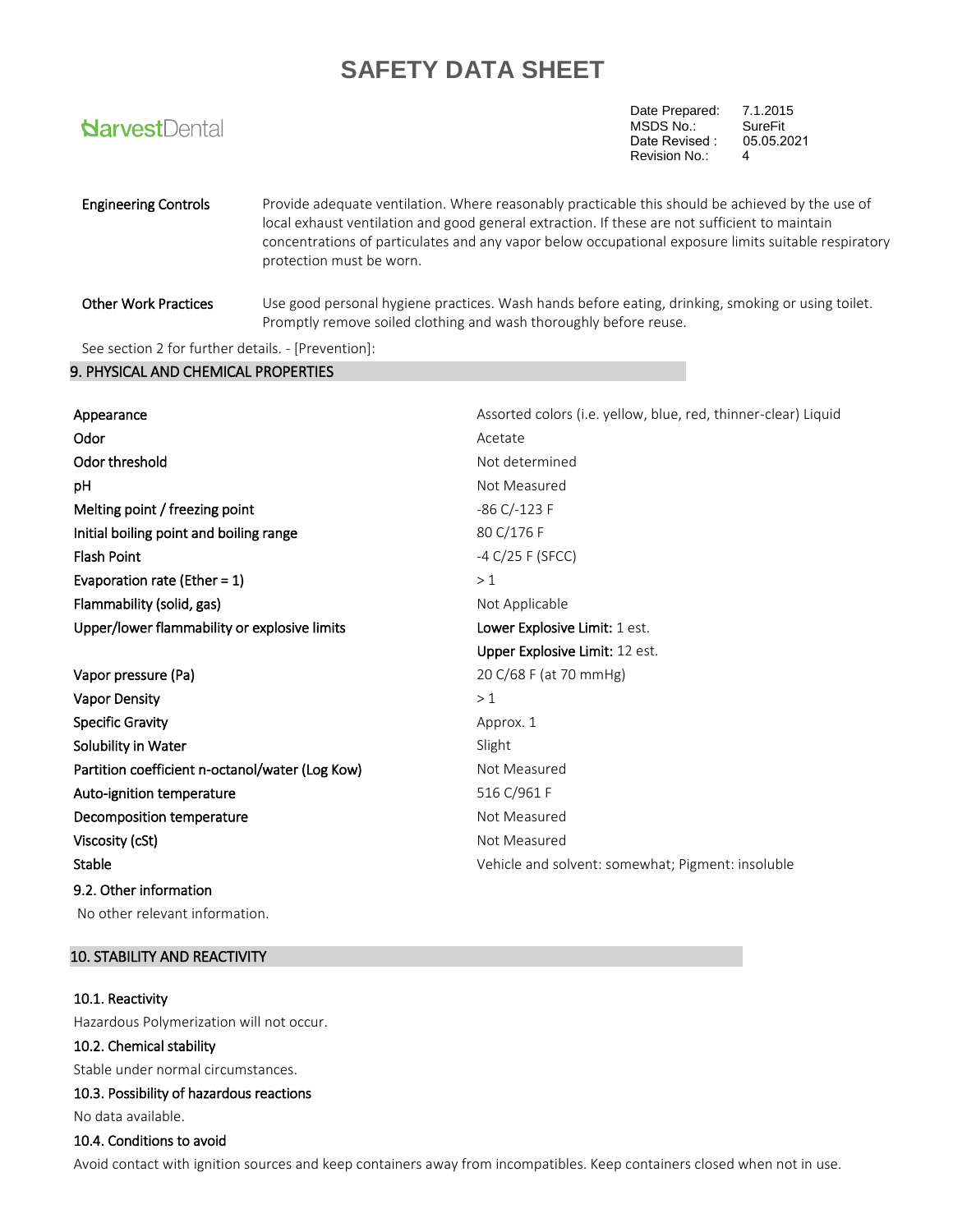### **NarvestDental**

Date Prepared: 7.1.2015<br>MSDS No.: SureFit MSDS No.: SureFit<br>Date Revised : 05.05.2021 Revision No.: 4 Date Revised :

#### 10.5. Incompatible materials

Strong oxidizing agents, strong acids and strong bases.

#### 10.6. Hazardous decomposition products

Oxides of Carbon

#### 11. TOXICOLOGICAL INFORMATION

#### Acute toxicity

Exposure to solvent vapor concentrations from the component solvents in excess of the stated occupational exposure limits may result in adverse health effects such as mucous membrane and respiratory system irritation and adverse effects on the kidneys, liver and central nervous system. Symptoms include headache, nausea, dizziness, fatigue, muscular weakness, drowsiness and in extreme cases, loss of consciousness.

Repeated or prolonged contact with the preparation may cause removal of natural fat from the skin resulting in dryness, irritation and possible non-allergic contact dermatitis. Solvents may also be absorbed through the skin. Splashes of liquid in the eyes may cause irritation and soreness with possible reversible damage.

Based upon animal testing, the C9 aromatic hydrocarbon components (trimethylbenzenes and ethylmethylbenzenes) are presumed to cause fetal toxicity and/or decreased fetal and newborn weights if overexposure occurs during the early gestation period.

| Ingredient                                                 | Oral LD50.<br>mg/kg | Skin LD50.<br>mg/kg | Inhalation<br>Vapor LC50,<br>mg/L/4hr | Inhalation<br>Dust/Mist LC50,<br>mg/L/4hr | Inhalation<br>Gas LC50,<br>ppm |
|------------------------------------------------------------|---------------------|---------------------|---------------------------------------|-------------------------------------------|--------------------------------|
| Butanone - (78-93-3)                                       | 2,737.00, Rat -     | 6,480.00, Rabbit -  | 32.00. Mouse -                        | No data                                   | No data                        |
|                                                            | Category: 5         | Category: NA        | Category: NA                          | available                                 | available                      |
| Titanium dioxide - (13463-67-7)                            | 10,000.00, Rat -    | 10,000.00, Rabbit   | No data                               | 6.82, Rat -                               | No data                        |
|                                                            | Category: NA        | - Category: NA      | available                             | Category: NA                              | available                      |
| C.I. Pigment Blue 15 - (147-14-8)                          | 2,000.00, Rat -     | No data             | No data                               | No data                                   | No data                        |
|                                                            | Category: 4         | available           | available                             | available                                 | available                      |
| C.I. Pigment Red 170 - (2786-76-7)                         | No data             | No data             | No data                               | No data                                   | No data                        |
|                                                            | available           | available           | available                             | available                                 | available                      |
| Pigment yellow 151 - (31837-42-0)                          | No data             | No data             | No data                               | No data                                   | No data                        |
|                                                            | available           | available           | available                             | available                                 | available                      |
| Propylene glycol monomethyl ether acetate - (108-65-6)     | 8,532.00, Rat -     | 5,000.00, Rabbit -  | No data                               | No data                                   | 4,345.00, Rat -                |
|                                                            | Category: NA        | Category: 5         | available                             | available                                 | Category: NA                   |
| Solvent naphtha (petroleum), light aromatic - (64742-95-6) | 6,800.00, Rat -     | 3.400.00. Rabbit -  | No data                               | No data                                   | No data                        |
|                                                            | Category: NA        | Category: 5         | available                             | available                                 | available                      |
| Iron oxide - (1309-37-1)                                   | 10,000.00, Rat -    | No data             | No data                               | No data                                   | No data                        |
|                                                            | Category: NA        | available           | available                             | available                                 | available                      |
| Benzene, trimethyl- - (25551-13-7)                         | No data             | No data             | No data                               | No data                                   | No data                        |
|                                                            | available           | available           | available                             | available                                 | available                      |
| 1,2,4-trimethylbenzene - (95-63-6)                         | 3,400.00, Rat -     | 3,160.00, Rabbit -  | 18.00, Rat -                          | No data                                   | No data                        |
|                                                            | Category: 5         | Category: 5         | Category: 4                           | available                                 | available                      |

Note: When no route specific LD50 data is available for an acute toxin, the converted acute toxicity point estimate was used in the calculation of the product's ATE (Acute Toxicity Estimate).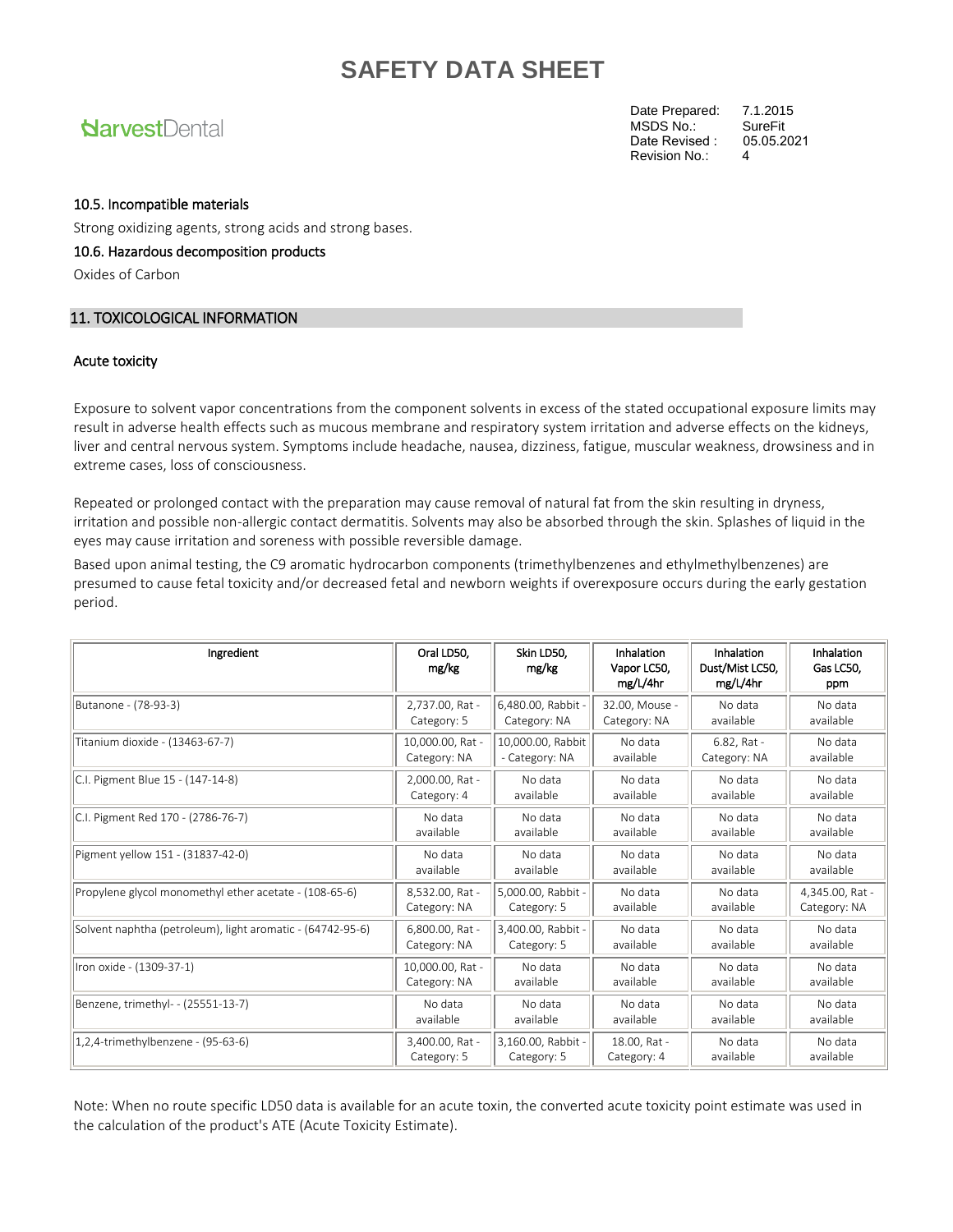### **NarvestDental**

Date Prepared: 7.1.2015<br>MSDS No.: SureFit MSDS No.: SureFit<br>Date Revised : 05.05.2021 Revision No.: 4 Date Revised :

| Classification                | Category | <b>Hazard Description</b>                             |
|-------------------------------|----------|-------------------------------------------------------|
| Acute toxicity (oral)         |          | Not Applicable                                        |
| Acute toxicity (dermal)       |          | Not Applicable                                        |
| Acute toxicity (inhalation)   |          | Not Applicable                                        |
| Skin corrosion/irritation     | 3        | Causes mild skin irritation. (Not adopted by US OSHA) |
| Serious eye damage/irritation | 2        | Causes serious eye irritation.                        |
| Respiratory sensitization     |          | Not Applicable                                        |
| lSkin sensitization           |          | Not Applicable                                        |
| Germ cell mutagenicity        |          | Not Applicable                                        |
| Carcinogenicity               |          | Not Applicable                                        |
| Reproductive toxicity         |          | Not Applicable                                        |
| STOT-single exposure          | 3        | May cause drowsiness or dizziness.                    |
| STOT-single exposure          |          | Not Applicable                                        |
| STOT-repeated exposure        |          | Not Applicable                                        |
| Aspiration hazard             |          | Not Applicable                                        |

#### 12. ECOLOGICAL INFORMATION

#### 12.1. Toxicity

The preparation has been assessed following the conventional method of the Dangerous Preparations Directive 1999/45/EC and GHS and is not classified as dangerous for the environment, but contains substance(s) dangerous for the environment. See section 3 for details

#### Aquatic Ecotoxicity

| Ingredient                                                 | 96 hr LC50 fish,<br>mg/l           | 48 hr EC50 crustacea,<br>mg/l | ErC50 algae,<br>mg/l                             |
|------------------------------------------------------------|------------------------------------|-------------------------------|--------------------------------------------------|
| Butanone - (78-93-3)                                       | 400.00, Cyprinodon<br>variegatus   | 520.00, Daphnia magna         | 500.00 (96 hr), Skeletonema<br>costatum          |
| Titanium dioxide - (13463-67-7)                            | 1,000.00, Fundulus<br>heteroclitus | 5.50, Daphnia magna           | 5.83 (72 hr), Pseudokirchneriella<br>subcapitata |
| C.I. Pigment Blue 15 - (147-14-8)                          | Not Available                      | Not Available                 | Not Available                                    |
| C.I. Pigment Red 170 - (2786-76-7)                         | Not Available                      | Not Available                 | Not Available                                    |
| Pigment yellow 151 - (31837-42-0)                          | Not Available                      | Not Available                 | Not Available                                    |
| Propylene glycol monomethyl ether acetate - (108-65-6)     | 100.00, Salmo gairdneri            | 500.00, Daphnia magna         | Not Available                                    |
| Solvent naphtha (petroleum), light aromatic - (64742-95-6) | 9.22, Oncorhynchus mykiss          | 6.14, Daphnia magna           | 19.00 (72 hr), Selenastrum<br>capricornutum      |
| Iron oxide - (1309-37-1)                                   | Not Available                      | Not Available                 | Not Available                                    |
| Benzene, trimethyl- - (25551-13-7)                         | Not Available                      | 5.60, Palaemonetes pugio      | Not Available                                    |
| 1,2,4-trimethylbenzene - (95-63-6)                         | 7.72, Pimephales promelas          | 3.60, Daphnia magna           | Not Available                                    |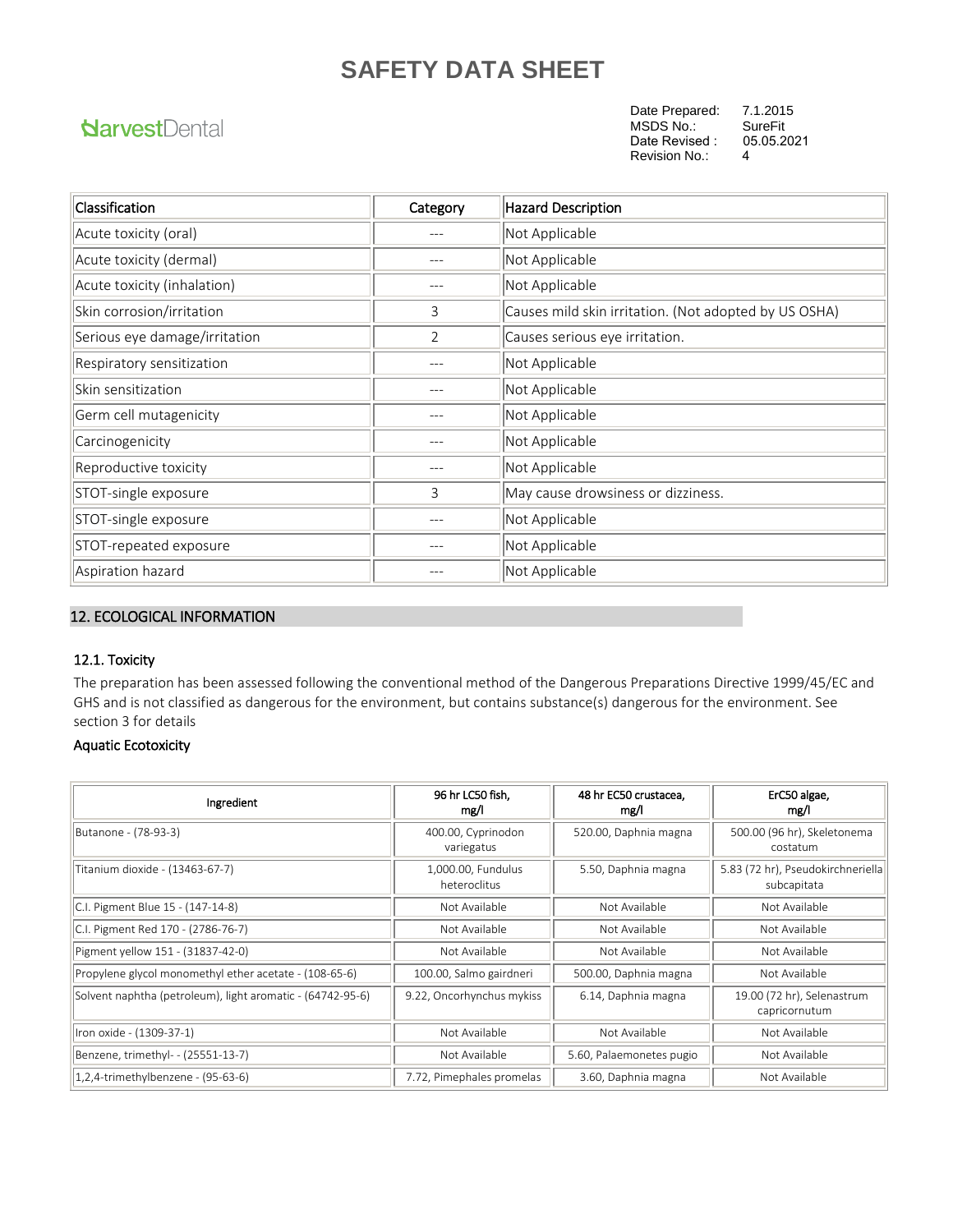### **NarvestDental**

Date Prepared: 7.1.2015<br>MSDS No.: SureFit MSDS No.: SureFit<br>Date Revised: 05.05.2021 Revision No.: 4 Date Revised :

#### 12.2. Persistence and degradability

There is no data available on the preparation itself.

12.3. Bioaccumulative potential

Not Measured

12.4. Mobility in soil

No data available.

#### 12.5. Results of PBT and vPvB assessment

This product contains no PBT/vPvB chemicals.

#### 12.6. Other adverse effects

No data available.

#### 13. DISPOSAL CONSIDERATIONS

#### 13.1. Waste treatment methods

Observe all federal, state and local regulations when disposing of this substance.

#### 14. TRANSPORT INFORMATION

|                                     | DOT (Domestic Surface Transportation)                              | IMO / IMDG (Ocean Transportation) ICAO/IATA         |                                             |
|-------------------------------------|--------------------------------------------------------------------|-----------------------------------------------------|---------------------------------------------|
| 14.1. UN number                     | <b>UN1993</b>                                                      | UN1993                                              | <b>UN1993</b>                               |
| 14.2. UN proper shipping<br>name    | UN1993, Flammable liquids, n.o.s., (Methyl<br>Ethyl Ketone), 3, II | Flammable liquids, n.o.s., (Methyl<br>Ethyl Ketone) | Flammable liquids,<br>n.o.s., (Methyl Ethyl |
| 14.3. Transport hazard<br>class(es) | <b>DOT Hazard Class: 3</b>                                         | IMDG: 3<br><b>Sub Class: Not Applicable</b>         | Ketone)<br>Air Class: 3                     |
| 14.4. Packing group                 | $\mathbf{I}$                                                       | Ш                                                   | Н                                           |
| 14.5. Environmental hazards         |                                                                    |                                                     |                                             |
| <b>IMDG</b>                         | Marine Pollutant: No                                               |                                                     |                                             |
| 14.6. Special precautions for user  |                                                                    |                                                     |                                             |
|                                     | No further information                                             |                                                     |                                             |

#### 15. REGULATORY INFORMATION

| <b>Regulatory Overview</b>                    | The regulatory data in Section 15 is not intended to be all-inclusive, only selected regulations are<br>represented.        |  |  |
|-----------------------------------------------|-----------------------------------------------------------------------------------------------------------------------------|--|--|
| (TSCA)                                        | Toxic Substance Control Act All components of this material are either listed or exempt from listing on the TSCA Inventory. |  |  |
| <b>WHMIS Classification</b>                   | <b>B2 D2B</b>                                                                                                               |  |  |
| US EPA Tier II Hazards                        | <b>Fire: Yes</b>                                                                                                            |  |  |
| <b>Sudden Release of Pressure: No</b>         |                                                                                                                             |  |  |
| <b>Reactive: No</b><br>Immediate (Acute): Yes |                                                                                                                             |  |  |
|                                               |                                                                                                                             |  |  |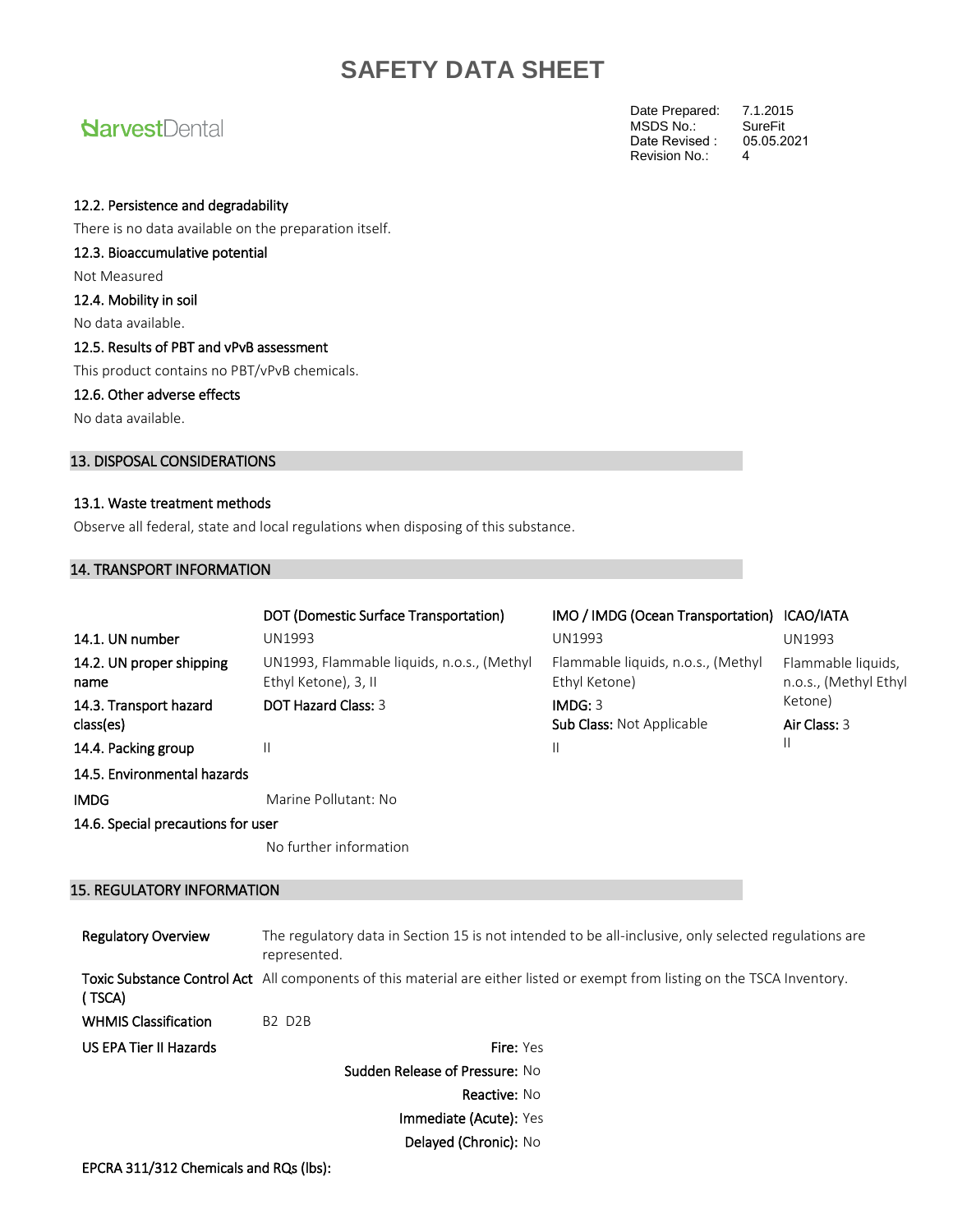### **NarvestDental**

Date Prepared: 7.1.2015<br>MSDS No.: SureFit MSDS No.: SureFit<br>Date Revised : 05.05.2021 Revision No.: 4 Date Revised :

Butanone ( 5,000.00)

#### EPCRA 302 Extremely Hazardous:

To the best of our knowledge, there are no chemicals at levels which require reporting under this statute.

#### EPCRA 313 Toxic Chemicals:

1,2,4-trimethylbenzene

C.I. Pigment Blue 15

Manganese oxide (Mn2O3)

#### Proposition 65 - Carcinogens (>0.0%):

Benzene, (1-methylethyl)-

Carbon black

Titanium dioxide

#### Proposition 65 - Developmental Toxins (>0.0%):

To the best of our knowledge, there are no chemicals at levels which require reporting under this statute.

#### Proposition 65 - Female Repro Toxins (>0.0%):

To the best of our knowledge, there are no chemicals at levels which require reporting under this statute.

#### Proposition 65 - Male Repro Toxins (>0.0%):

To the best of our knowledge, there are no chemicals at levels which require reporting under this statute.

#### New Jersey RTK Substances (>1%):

1,2,4-trimethylbenzene

Butanone

Iron oxide

Titanium dioxide

Benzene, trimethyl-

#### Pennsylvania RTK Substances (>1%):

1,2,4-trimethylbenzene

Butanone

Iron oxide

Titanium dioxide

Benzene, trimethyl-

#### 16. OTHER INFORMATION

The full text of the phrases appearing in section 3 is:

H225 Highly flammable liquid and vapor.

H226 Flammable liquid and vapor.

H302 Harmful if swallowed.

H304 May be fatal if swallowed and enters airways.